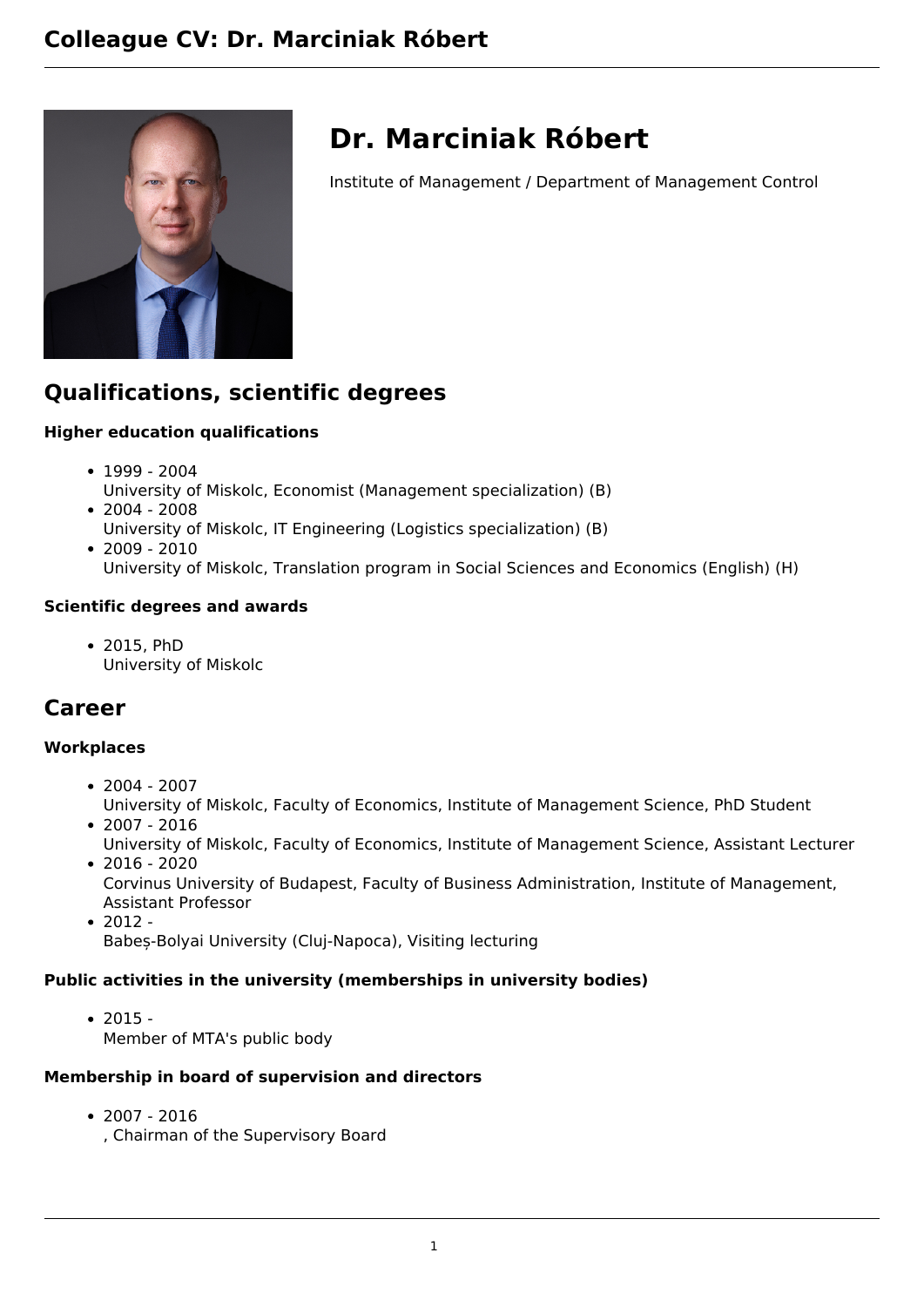## **Colleague CV: Dr. Marciniak Róbert**

### **Important study tours, delegacies**

- 2019, 1 week Koc University (Istambul) - Visiting lecturing 2019, 1 week
- Vilnius University Visiting lecturing
- 2019, 1 week BI Norwegian Business School (Oslo) - Visiting lecturing
- 2018, 1 week
- Jönköping University Jönköping International Business School (JIBS) Visiting lecturing
- 2018, 1 week
- Athens University of Economics and Business Visiting lecturing
- 2015, 1 week
- London School of Economics and Political Science (LSE) Visiting lecturing
- 2015, 1 week Tampere Univesity of Applied Science - Visiting lecturing
- 2015, 1 week University of Economics in Katowice - Visiting lecturing
- 2015, 1 week Delft University of Technology - Visiting lecturing
- 2015, 1 week University of Genova - Visiting lecturing
- 2014, 1 week Universitat de Girona - Visiting lecturing

### **Awards, titles, honors**

- 2017, New National Excellence Award Young lecturer-researcher scholarship Ministry of Human Capacities
- 2016, Best Presentation Award XVth International Scientific Days - Conference, Management Section
- 2015, Young Scientist Award in memoriam Elemér Hantos Faculty of Economics, University of Miskolc
- 2014, "Outsourcing Paper of 2014" Award Hungarian Service and Outsourcing Association (HOA) and the TATA ConsultancyServices (TCS)
- 2014, "Jedlik Ányos" Doctoral Scholarship Office of Public Administration and Justice) in the framework of "National Excellence Program"

### **Language skills**

| Language       | <b>Speaking</b> | <b>Writing</b> | <b>Reading</b> | Media<br>appearance |
|----------------|-----------------|----------------|----------------|---------------------|
| <b>English</b> | Advanced        | Advanced       | Advanced       |                     |
| German         | Intermediate    | Intermediate   | Intermediate   |                     |

## **Research, professional activity**

**Major taught courses or fields of education:**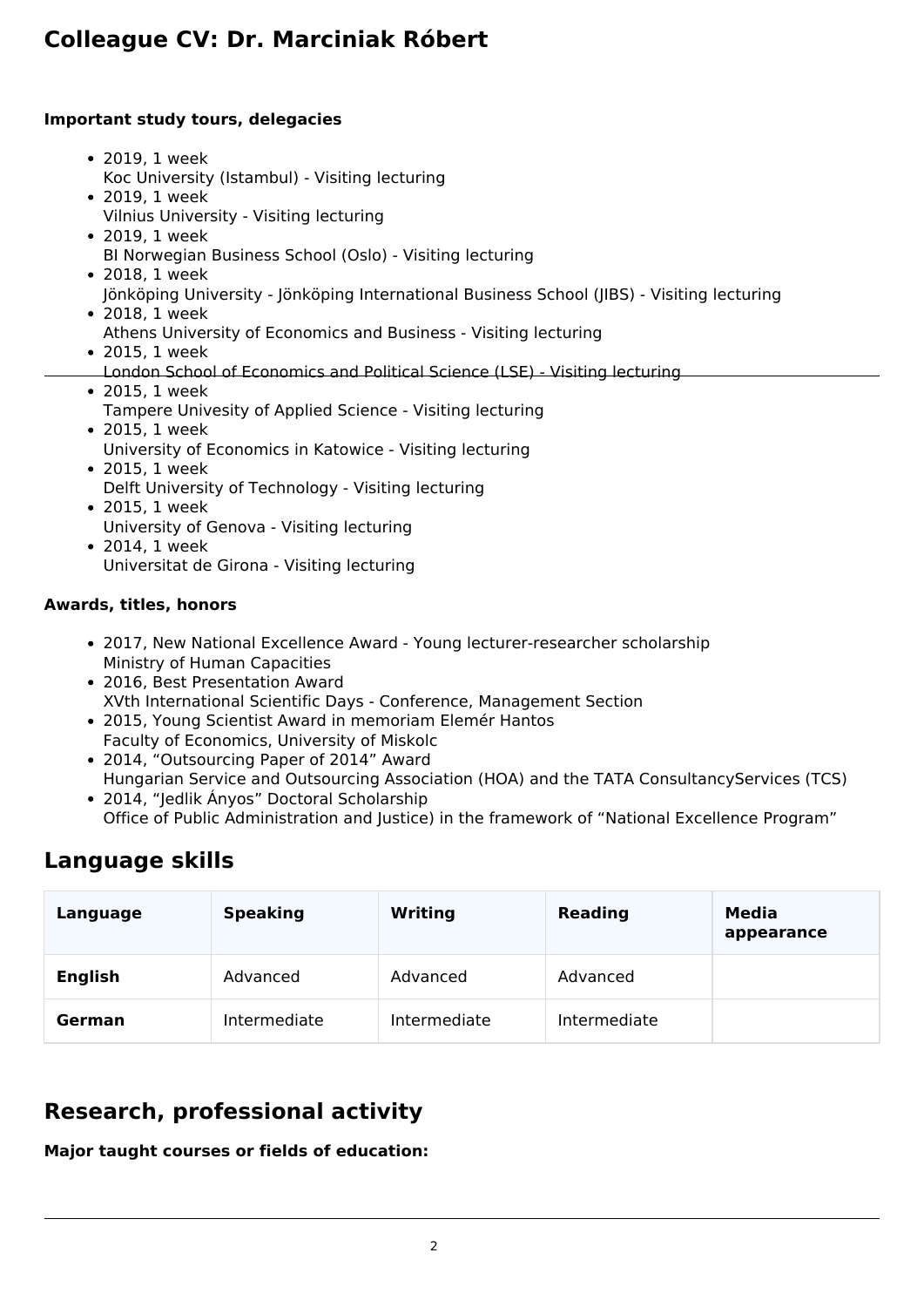## **Colleague CV: Dr. Marciniak Róbert**

IT resource management, Process management and IT, Organizational and IT project menedzsment, Business projects

#### **Field of science and discipline:**

organization science

#### **Current fields of research:**

Shared Services, Global Sourcing, Strategic management, Organization Development

#### **Previous fields of research:**

Strategic management, Quality management , IT management

#### **Membership in scientific or professional bodies/organizations**

- 2015 , Member of MTA's Public Body, member [Hungarian Scientific Academy](https://mta.hu/), national
- 2004 2005, Member of Presidency, leadership position (president, director etc) [Association of Hungarian Ph.D. and DLA Students](http://www.dosz.hu/), national
- 2004 , Member, member [Hungarian Economic Association](https://www.mkt.hu/hu/), national
- 2008 , Member, member [John von Neumann Computer Society](https://njszt.hu/), national
- 2017 , Education Workgroup Leader, leadership position (president, director etc) [Hungarian Service and Outsourcing Association \(HOA\)](www.hoa.hu), national

### **Expert consultancy activities**

 $• 2013 -$ 

Independent consultant, Business Services sector, Shared Service and Outsourcing organizations

### **Publications**

[MTMT](https://m2.mtmt.hu/gui2/?type=authors&mode=browse&sel=10022123)

### **Contacts**

### **Location at the university**

• Building: Main Building Room number: 375 Extension: 5304 Main line: +36-1-482-5304 Fax: +36-1-482-5018 Internal fax:

E-mail address: robert.marciniak@uni-corvinus.hu Personal webpage: https://www.linkedin.com/in/robert-marciniak-ph-d-44b41548